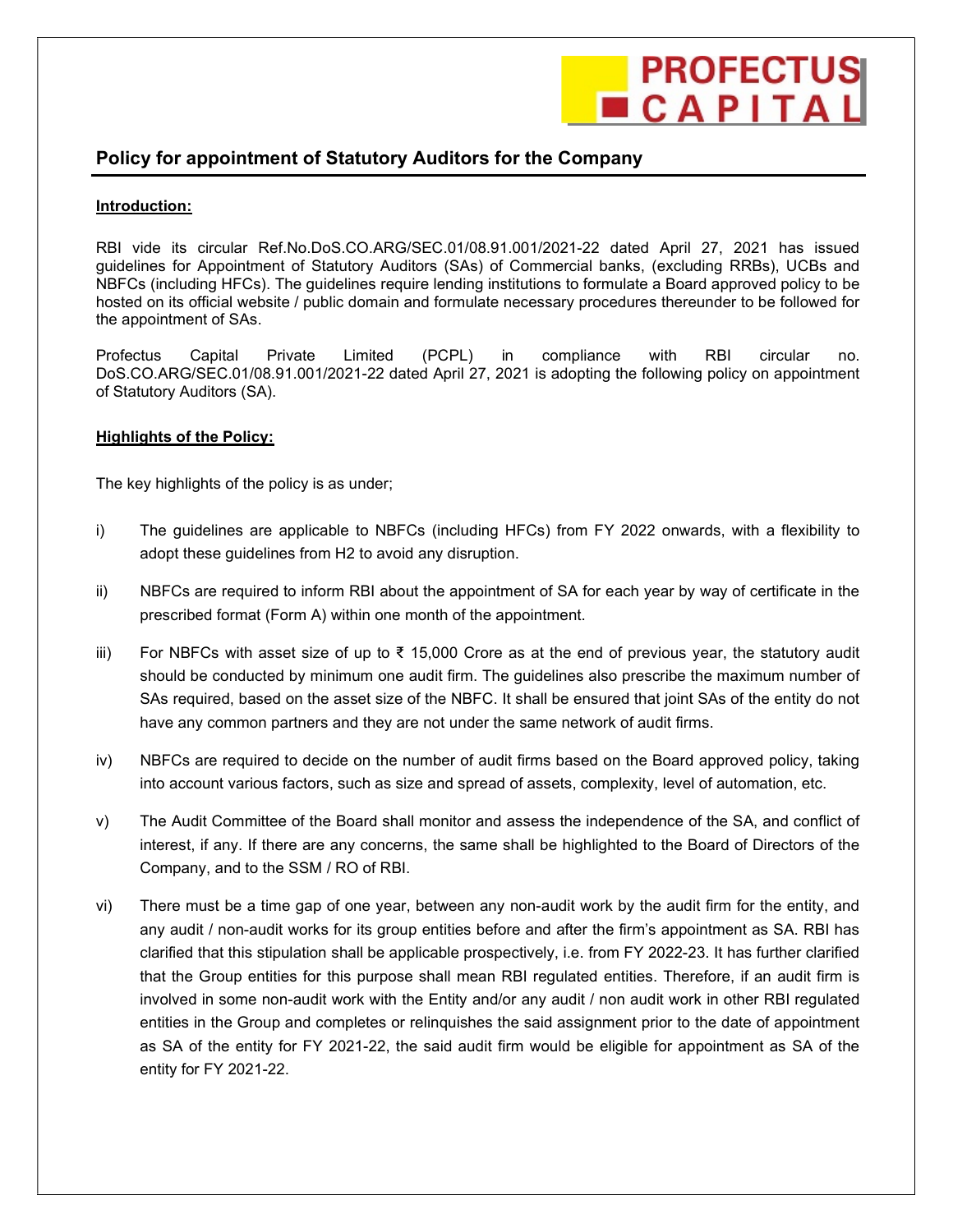vii) If an audit firm engaged with audit/non-audit works for the group entities (which are not regulated by RBI) is being considered by any of the RBI regulated entities in the Group for appointment as SAs, there shall be no conflict of interest and independence of auditors must be ensured; and this shall be suitably recorded in the minutes of the meetings of Board of Directors /Audit Committee of the Board.

**PROFECTUS** 

- viii) The Board / Audit Committee shall review the performance of SA on an annual basis.
- ix) In order to protect the independence of the auditors/audit firms, lending institutions will have to appoint the auditors for a continuous period of 3 years, subject to firms satisfying the eligibility norms each year. NBFCs which remove SA before completion of 3 years of tenure, shall inform concerned Regional Officer at RBI about the same along with the reasons.

#### Objective of the Policy:

The Policy shall act as a guideline for determining, inter-alia, qualifications, eligibility, and procedure for appointment of the Statutory Auditors.

The Objective of the Policy is :

- i) Deciding the number of SAs based on various parameters,
- ii) Criteria for appointment of SAs; and
- iii) The procedure to be followed for appointment of SAs.

#### Number of SAs and Branch Coverage:

Based on the guidelines, the Company with an asset size of more than 1,000 crores and less than 5,00,000 crores as on the last reporting period ie March can appoint a minimum of 1 SA and a maximum of 4 SAs. The Board will decide on the number of SAs to be appointed taking into account relevant factors like size and spread of assets, accounting and administrative units, complexity of transactions, level of computerization, availability of other independent audit inputs, identified risks in financial reporting, etc.

As per the guidelines, all NBFCs shall ensure adherence to the provisions of section 143(8) of The Companies Act 2013 regarding audit of accounts of all branches.

In case of PCPL, the appointment will be restricted to 1 SA and the audit will be conducted at the Corporate office for the following reasons;

- 1) Centralised accounting The Company's accounts are maintained at the Corporate office in Mumbai and all necessary accounting records are available centrally;
- 2) Level of automation Access to the accounting system (SAP), all loan management and peripheral systems, is available online for audit purposes. Further, the Company has digitised the operations to a great extent, eliminating maintenance of physical records for the purpose of audit. The Company has a robust retrieval system, whereby documents, records can be made available for audit purposes within reasonable time.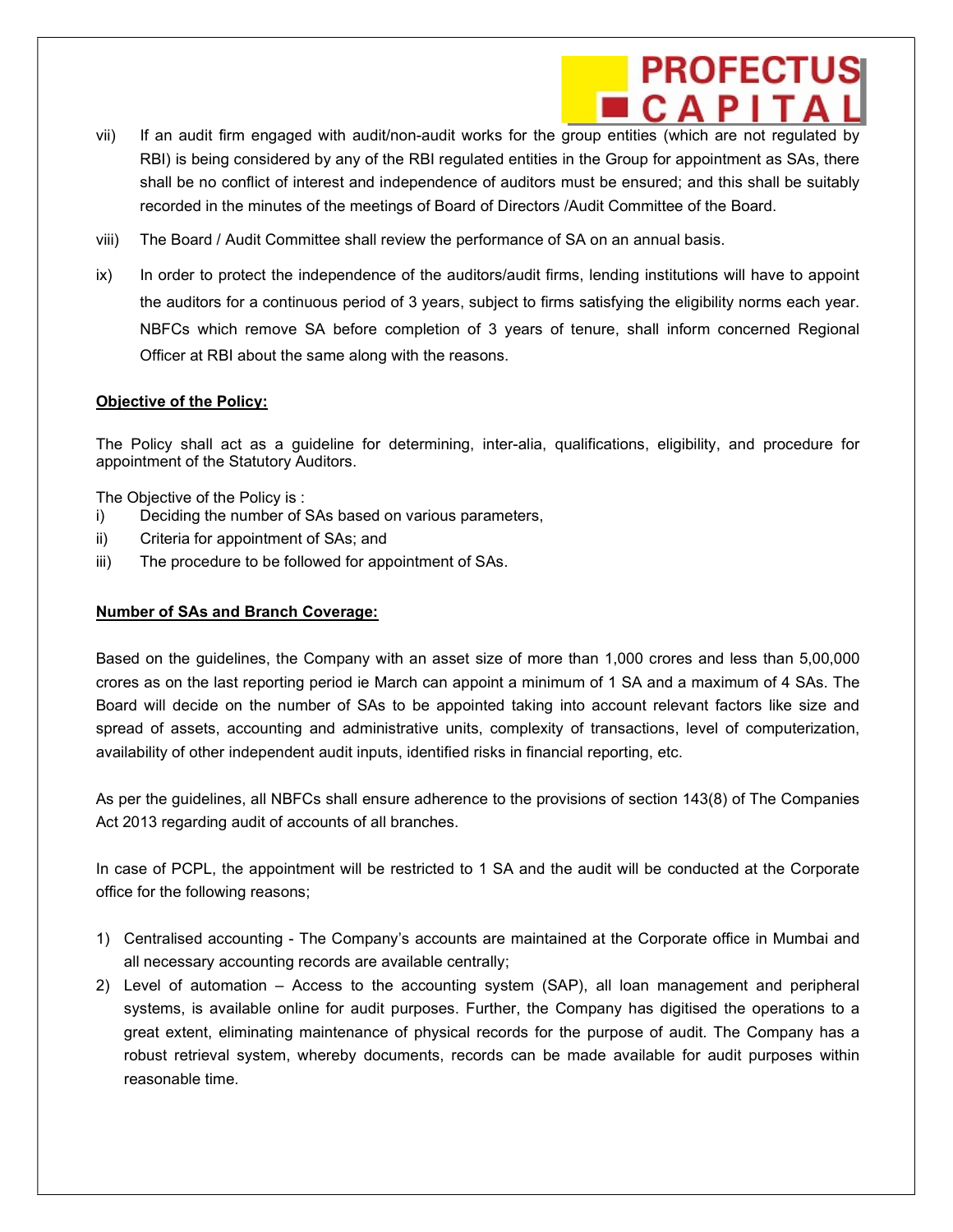# **PROFECTUS<br>CAPITAL**

#### Criteria for Appointment of SAs:

The guidelines have specified the eligibility criteria based on the asset size of the Company as under;

| <b>Asset Size of</b><br>Entity as on<br>31st March of<br><b>Previous Year</b> | Minimum No.<br>of Full-Time<br>partners<br>(FTPs)<br>associated<br>with the firm<br>for a<br>period of at<br>least<br>three $(3)$<br>years<br>Note 1 | Out of total<br>FTPs,<br>Minimum No.<br>of Fellow<br><b>Chartered</b><br><b>Accountant</b><br>(FCA)<br><b>Partners</b><br>associated<br>with the firm<br>for a<br>period of at<br>least<br>three $(3)$<br>years | Minimum No.<br>of Full Time<br><b>Partners/Paid</b><br><b>CAs with</b><br><b>CISA/ISA</b><br>Qualification<br>Note 2 | Minimum No.<br>of years of<br><b>Audit</b><br><b>Experience of</b><br>the firm<br>Note 3 | Minimum No.<br>οf<br><b>Professional</b><br>staff<br>Note 4 |
|-------------------------------------------------------------------------------|------------------------------------------------------------------------------------------------------------------------------------------------------|-----------------------------------------------------------------------------------------------------------------------------------------------------------------------------------------------------------------|----------------------------------------------------------------------------------------------------------------------|------------------------------------------------------------------------------------------|-------------------------------------------------------------|
| Above ₹15,000<br>crore                                                        | 5                                                                                                                                                    | 4                                                                                                                                                                                                               | $\overline{2}$                                                                                                       | 15                                                                                       | 18                                                          |
| Above ₹ 1,000<br>crore and Up<br>to ₹15,000<br>crore                          | 3                                                                                                                                                    | $\overline{2}$                                                                                                                                                                                                  |                                                                                                                      | 8                                                                                        | 12                                                          |
| Upto ₹1,000<br>crore                                                          | $\overline{2}$                                                                                                                                       | 1                                                                                                                                                                                                               | 1                                                                                                                    | 6                                                                                        | 8                                                           |

Note 1 : At least two partners of the firm shall have continuous association with the firm for at least 10 years. Full time partners association with the firm would mean exclusive association which is defined as under;

- 1) The full-time partner should not be a partner in other firm/s.
- 2) She/He should not be employed full time / part time elsewhere.
- 3) She/He should not be practicing in her/his own name or engaged in practice otherwise or engaged in other activity which would be deemed to be in practice under Section 2(2) of the Chartered Accountants Act, 1949.
- 4) The Board/ACB shall examine and ensure that the income of the partner from the firm/LLP is adequate for considering them as full-time exclusively associated partners, which will ensure the capability of the firm for the purpose.

Note 2 : There should be at least one-year continuous association of Paid CAs with CISA/ISA qualification with the firm as on the date of shortlisting for considering them as Paid CAs with CISA/ISA qualification for the purpose.

Note 3 : Audit experience shall mean experience of the audit firm as Statutory Central/Branch Auditor of Commercial Banks (excluding RRBs)/ UCBs/NBFCs/ AIFIs. In case of merger and demerger of audit firms, merger effect will be given after 2 years of merger while demerger will be effected immediately for this purpose.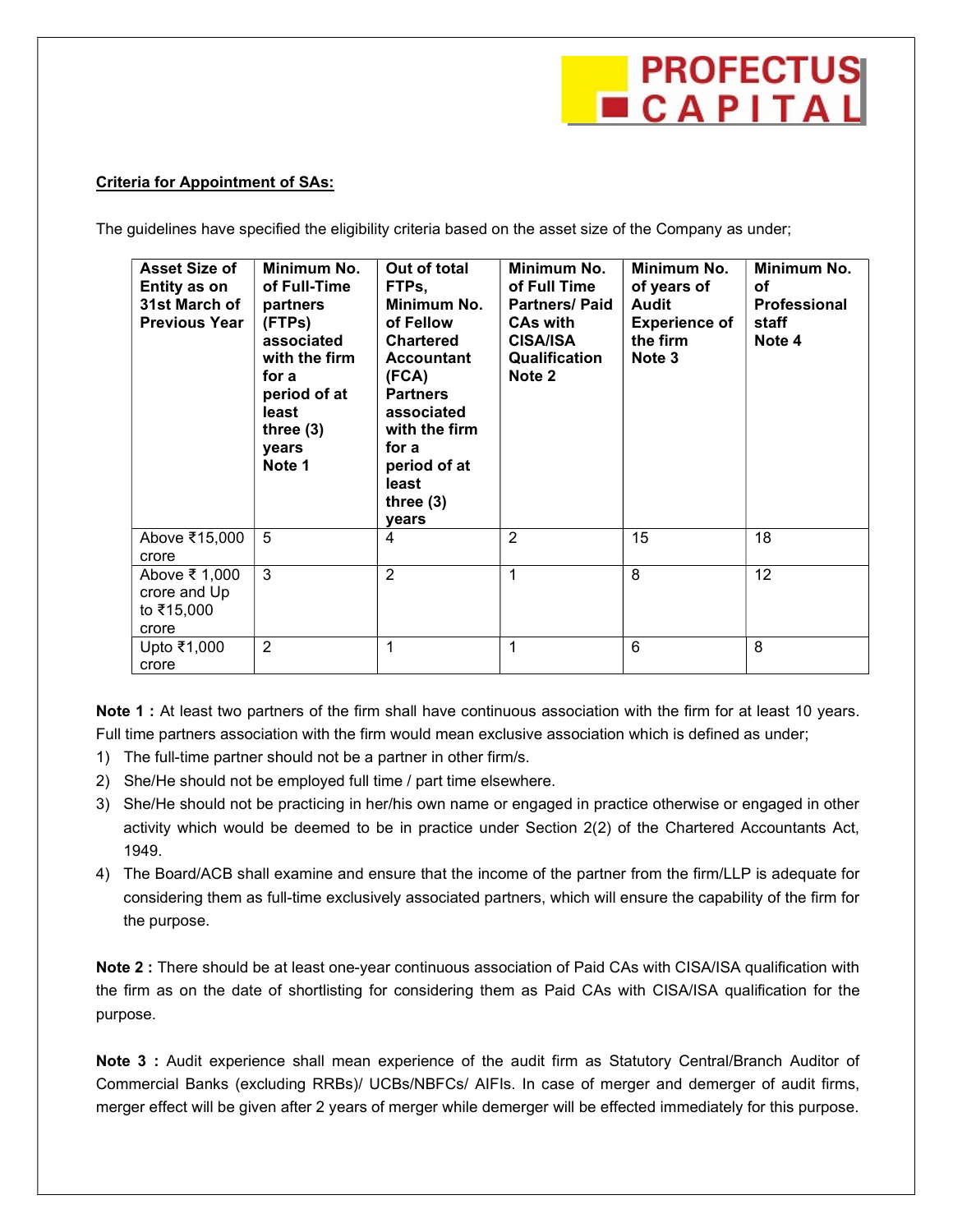Note 4 : Professional staff includes audit and article clerks with knowledge of book-keeping and accountancy and who are engaged in on-site audits but excludes typists/stenos/computer operators/ secretaries/subordinate staff, etc. There should be at least one-year continuous association of professional staff with the firm as on the date of shortlisting for considering them as professional staff for the purpose.

**PROFECTUS** 

Along with the criteria mentioned above, PCPL will ensure fulfilling /meeting the criteria as per The Companies Act 2013 for appointment of SAs.

#### Additional Consideration:

- 1) The audit firm, proposed to be appointed as SCAs/SAs for Entities, should be duly qualified for appointment as auditor of a company in terms of Section 141 of the Companies Act, 2013.
- 2) The audit firm should not be under debarment by any Government Agency, National Financial Reporting Authority (NFRA), the Institute of Chartered Accountants of India (ICAI), RBI or Other Financial Regulators.
- 3) PCPL shall ensure that appointment of SCAs/SAs is in line with the ICAI's Code of Ethics/any other such standards adopted and does not give rise to any conflict of interest.
- 4) If any partner of a Chartered Accountant firm is a director in any Entity, the said firm shall not be appointed as SCA/SA of any of the group entities of that Entity.
- 5) The auditors for Entities with asset size above ₹1,000 crore should preferably have capability and experience in deploying Computer Assisted Audit Tools and Techniques (CAATTs) and Generalized Audit Software (GAS), commensurate with the degree/ complexity of computer environment of the Entities where the accounting and business data reside in order to achieve audit objectives.

The above mentioned eligibility criteria and performance will be monitored by the Board / ACB on an annual basis.

#### Procedure for Appointment of SAs:

Guided by the RBI guidelines, PCPL prescribes the procedure for appointment of SAs as under;

- i) PCPL shall shortlist minimum of two audit firms for every vacancy of SA
- ii) PCPL shall obtain a certificate (Form B) from each of the audit firms proposed to be appointed as SAs that it complies with all the eligibility norms prescribed by RBI. Such certificate shall be duly signed by the main partner/s of the audit firm proposed for appointment under the seal of the said audit firm.
- iii) The Audit Committee shall recommend the appointment to the Board and the Board shall recommend the same for the approval of the shareholders. Shareholders shall appoint the SA except the first SA and the appointment of SA in case of casual vacancy shall be ratified by the shareholders as per the provisions of the Companies Act, 2013.

#### Tenure and Rotation:

PCPL will appoint the SAs for a continuous period of three years, subject to the firms satisfying the eligibility norms each year.